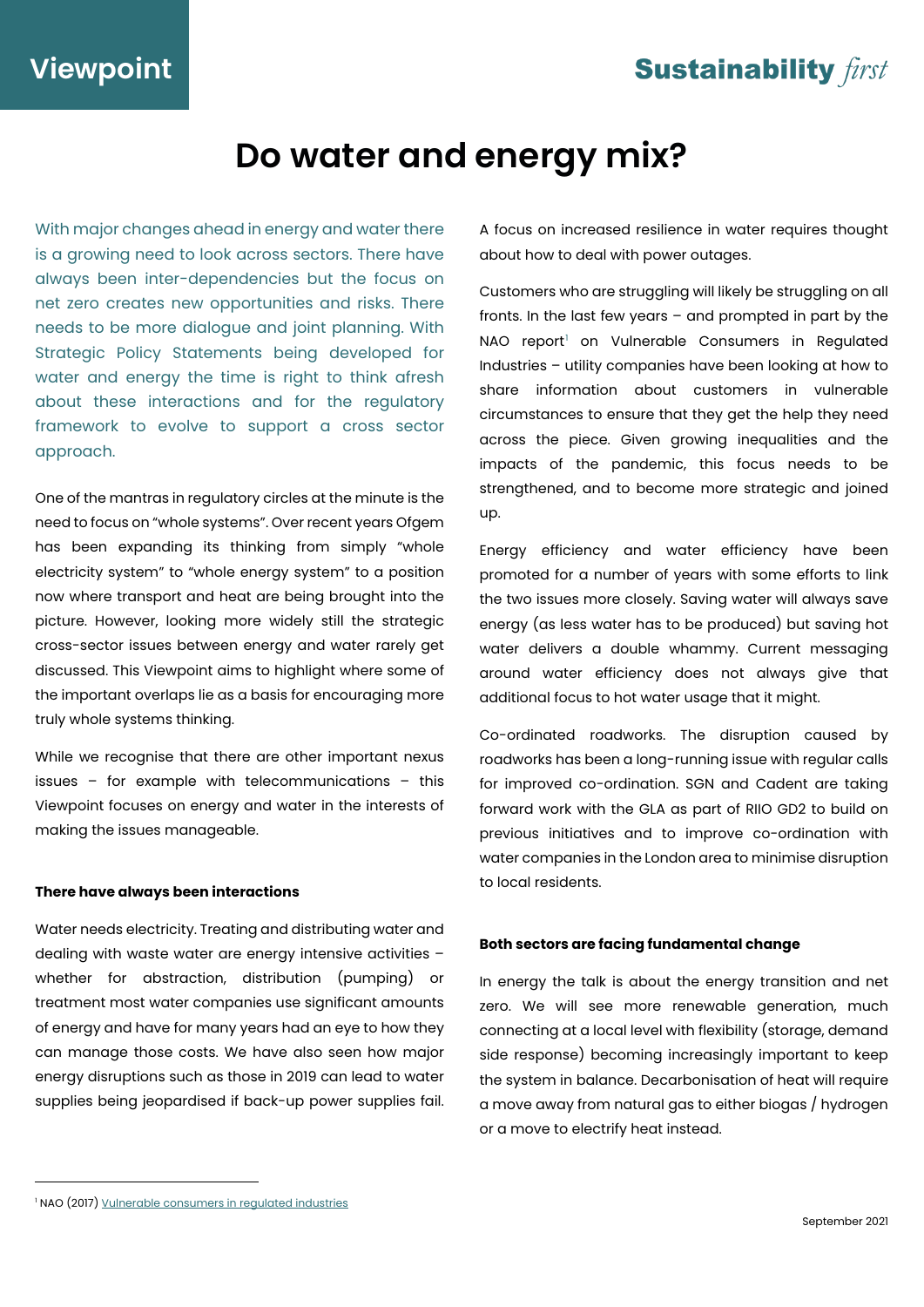### **Sustainability first**

## **Viewpoint**

In water there is an industry commitment to meet net zero by 2030 but also a growing emphasis on the threats placed by climate change – floods and droughts – on ensuring there is adequate water to meet the needs of a growing population (whilst recognising that 'new' sources of water tend to be more energy hungry) and also a growing focus on biodiversity and water catchments.

Both sectors increasingly rely on digitally enabled communications which is itself dependent on electricity.

With the significant changes in both sectors there is a need to think afresh about the nature of the interactions – the opportunities and risks – and to ensure they are considered in the wider debate in line with a "whole systems" philosophy.

### **Thinking about resilience needs to look at risks across sectors**

The increased risk of flooding creates an adaptation challenge for the energy sector. The Climate Change Committee in their latest report<sup>[2](#page-1-0)</sup> on adaptation highlighted both the interdependencies and the need for the power sector to do more. Finding solutions that benefit both sectors is an opportunity that should be explored.

The risk of energy supply disruptions (or even just voltage disturbances which can affect equipment) has wider ramifications for water as another essential utility – as well as for communications and transport. In thinking about whether to support funding for investment to improve energy system resilience, Ofgem should factor in these wider impacts. The approach it uses to calculate the "**value of lost load**" which underpins such assessments is in urgent need of updating to take account of our growing societal dependence on electricity.

These crucial interactions around resilience have been highlighted<sup>[3](#page-1-1)</sup> by the National Infrastructure Commission and need to be built into future thinking on price controls. But also companies themselves need to do more to share resilience plans and understand the risks as each other sees them.

*"All sides need to develop a better understanding of the interdependencies and potential cascade risks that can exist between sectors.*

#### **Net zero gives water companies a new interest in energy**

With the water sector looking to decarbonise its own operations – as reflected in Water UK's Net Zero Routemap[4](#page-1-0) - many water companies are investing in **renewable generation** at their sites. However, the changes being driven through by Ofgem on transmission charging reportedly mean these plans are no longer viable. The changes are designed by Ofgem to ensure that the fixed costs of the networks can be recovered in a fair way (as the water companies still need the networks to be there even if they don't plan to use them except in emergencies). Water companies are not unique in facing these challenges but this highlights the importance of them keeping close to developments in energy regulation.

Where there may be more opportunities for water companies is in the huge growth expected in **flexibility** and the potential for water companies to adjust usage at times when there is either too much or too little energy on the system. The Power Responsive<sup>[5](#page-1-2)</sup> programme which Sustainability First helped establish for National Grid provides a way for companies – including water companies – to understand the future needs of the grid and the commercial opportunities that presents.

Attempting to put this into practice, a network innovation project led by National Grid ESO working with United Utilities looked at the scope for water management services to be used to provide flexibility services to the grid by how they manage their catchment. The innovation funding now

<span id="page-1-0"></span><sup>&</sup>lt;sup>2</sup> The Climate Change Committee (2021) UK Struggling to keep peace with [climate change impacts](https://www.theccc.org.uk/2021/06/16/uk-struggling-to-keep-pace-with-climate-change-impacts/)

<span id="page-1-2"></span><span id="page-1-1"></span><sup>&</sup>lt;sup>3</sup> National Infrastructure Commission (2019[\) Summer disruption highlights](https://nic.org.uk/news/summer-disruption-highlights-need-to-understand-cascade-effect-on-resilience-of-inter-connected-infrastructure-systems/) [need to understand 'cascade effect' on resilience of inter-connected](https://nic.org.uk/news/summer-disruption-highlights-need-to-understand-cascade-effect-on-resilience-of-inter-connected-infrastructure-systems/)  [infrastructure systems](https://nic.org.uk/news/summer-disruption-highlights-need-to-understand-cascade-effect-on-resilience-of-inter-connected-infrastructure-systems/)

<sup>&</sup>lt;sup>4</sup> Water UK (2020[\) Net zero roadmap](https://www.water.org.uk/routemap2030/)

<sup>5</sup> [Power Responsive](http://powerresponsive.com/)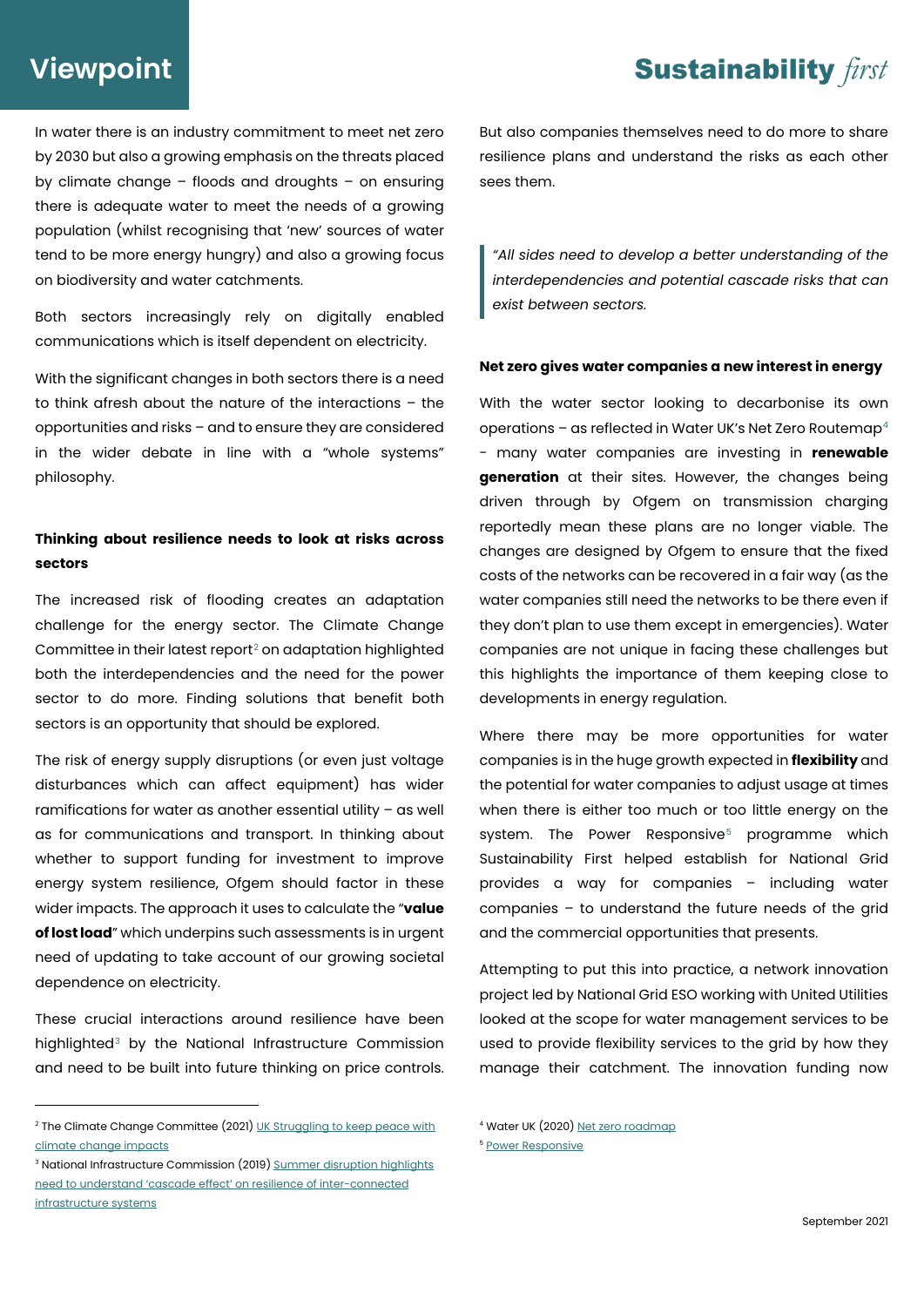### **Viewpoint**

### **Sustainability first**

being provided by Ofwat could provide a further opportunity for developments in this space.

Other interactions include water companies, like Northumbrian Water<sup>[6](#page-2-0)</sup>, starting to generate green gas from sewage and Scottish Water<sup>[7](#page-2-1)</sup> continuing to build on its history of using its water resources for hydro-generation.

### **Major strategic changes need to be seen from a whole systems perspective**

Hydrogen needs water. There is a clear expectation that hydrogen will be an important part of decarbonising our energy system – providing an alternative to natural gas for industrial heat and potentially some domestic heat as well as heavy goods transport. Plans are being developed for a number of hydrogen hubs. But the production of hydrogen needs water and the implications of a shift to hydrogen do not seem to be fully built into water resource plans. The Climate Change Committee highlighted in their adaptation report the risks to hydrogen production of increased drought. However, it is hard to find wider discussion of this inter-dependency and stress testing of plans.

Water resource plans can impact on energy demand. Water companies are all updating their water resource plans which aim to ensure they can cope with climate change, population growth and also place less demand on extraction from chalk aquifers on environmental grounds. Alternatives such as de-salination plants are very energy intensive and likely require new electricity network infrastructure to support. However the alternative of reservoirs – which could provide benefits to the energy system through hydro power – require a lot of concrete, creating other issues. In developing their water resource plans water companies, regulators and government need to look strategically at the options and the wider ramifications.

**Which all points to a greater need for dialogue and joint planning..**

With more interactions and more radical solutions being considered to deal with climate and other challenges, the need to take a whole system view is more crucial than ever.

This requires the companies from different sectors to do more to work together to understand each other's businesses, the strategic challenges they face and where there might be win-win solutions and solutions that deliver wider co-benefits.

For many years the energy networks did not really care what sort of business sat at the end of their pipes and wires but that needs to change. It is why Ofgem has placed a strong emphasis on customer engagement informing Business Plans. Very few (if any) energy networks can yet say they know who all their major customers are – or what business they are in - but they are increasingly acknowledging that they need to do this to understand likely future demand trends on their networks, to help shape that demand where there are choices and to understand the potential for these customers to provide flexibility services.

This shifting dynamic requires the regulators to more strategically engage and to address cross-sectoral impacts in their policy decisions. The work done through the UK Regulators Network on some issues is a start but there are clearly wider risks and opportunities that need to be addressed.

Ofgem as energy regulator "may" have regard to impacts of its decisions on water customers – but does not have to consider them and those impacts will always be secondary to the impacts on electricity or gas customers. The same applies the other way round in water. In its Regulation report<sup>[8](#page-2-0)</sup> the National Infrastructure Commission (NIC) called for regulators to be given a duty to collaborate on crosssector initiatives. Sustainability First has supported that call which now seems to be more needed than ever.

#### **Conclusion**

The introduction of Strategic Policy Statements in energy and water is an opportunity for government to provide a

<span id="page-2-0"></span><sup>&</sup>lt;sup>6</sup> Water UK[, Green Gas](https://www.water.org.uk/routemap2030/green-gas/)

<span id="page-2-1"></span><sup>&</sup>lt;sup>7</sup> Scottish Water, **[Hydropower](https://www.scottishwater.co.uk/about-us/energy-and-sustainability/renewable-energy-technologies/hydro)** 

<sup>&</sup>lt;sup>8</sup> National Infrastructure Commission (2019) Strategic investment and [public confidence](https://nic.org.uk/app/uploads/NIC-Strategic-Investment-Public-Confidence-October-2019.pdf)